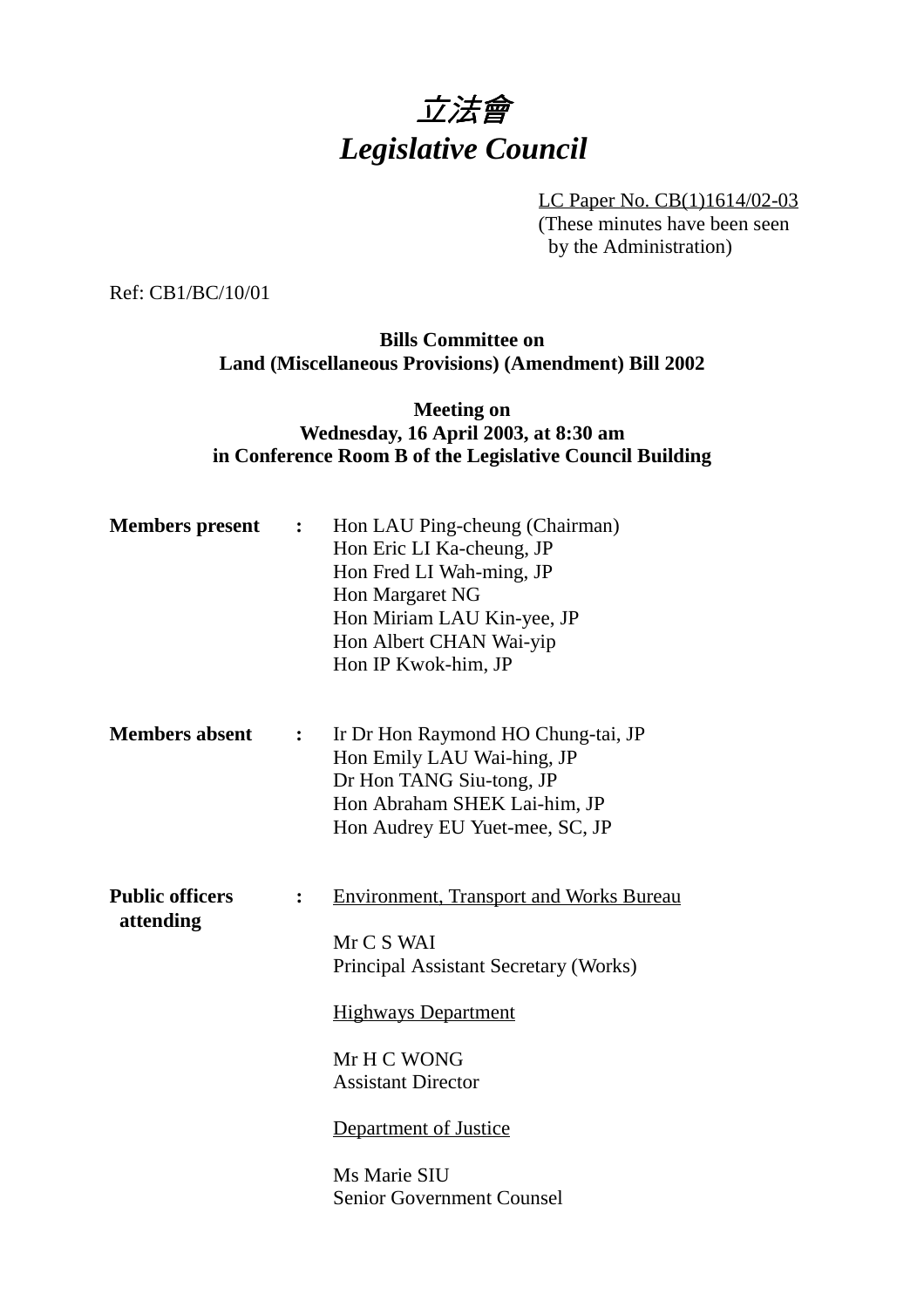|               |              | <b>Clerk in attendance :</b>         | Mr Andy LAU<br>Chief Assistant Secretary (1) 2                                                                                                                                                   |
|---------------|--------------|--------------------------------------|--------------------------------------------------------------------------------------------------------------------------------------------------------------------------------------------------|
|               |              | <b>Staff in attendance</b>           | Miss Kitty CHENG<br><b>Assistant Legal Adviser 5</b>                                                                                                                                             |
|               |              |                                      | Ms Queenie YU<br>Senior Assistant Secretary (1)6                                                                                                                                                 |
| <u>Action</u> | $\mathbf I$  |                                      | <b>Confirmation of minutes of meeting</b><br>(LC Paper No. CB(1)1422/02-03<br>- Minutes of meeting held<br>on<br>1.4.2003                                                                        |
|               |              |                                      | The minutes of the meeting held on 1 April 2003 were confirmed.                                                                                                                                  |
|               | $\mathbf{I}$ |                                      | <b>Meeting with the Administration</b><br>(LC Paper No. CB(1)1423/02-03(01) - Information paper provided by<br>the Administration in response to<br>issues raised at the meeting on<br>7.4.2003; |
|               |              | LC Paper No. $CB(3)541/01-02$        | - The Bill; and                                                                                                                                                                                  |
|               |              | Annex<br>to<br>$CB(1)1365/02-03(01)$ | LC<br>Paper<br>Committee Stage amendments to<br>no.<br>the Bill as at 4 April 2003)                                                                                                              |
|               | 2.           |                                      | The Bills Committee deliberated (index of proceedings attached at <b>Annex A</b> ).                                                                                                              |
|               | 3.           |                                      | The Bills Committee requested the Administration to provide further<br>information on the following to facilitate their consideration of the Bill:                                               |
|               |              | (a)                                  | To consider adding a new subsection to the new section $10Q(4)$ to make                                                                                                                          |

- clear that a court, in making a decision on the defence provided under section 10Q(3), may take into consideration any reasonable steps other than those presently specified in section 10Q(4); and
- (b) To provide information on the rationale for exempting the requirement for obtaining an excavation permit for road excavation works in the Tsing Ma Control Area.

(*Post-meeting note:* The information provided by the Administration was issued to members vide LC Paper No. CB(1)1506/02-03 on 23 April 2003.)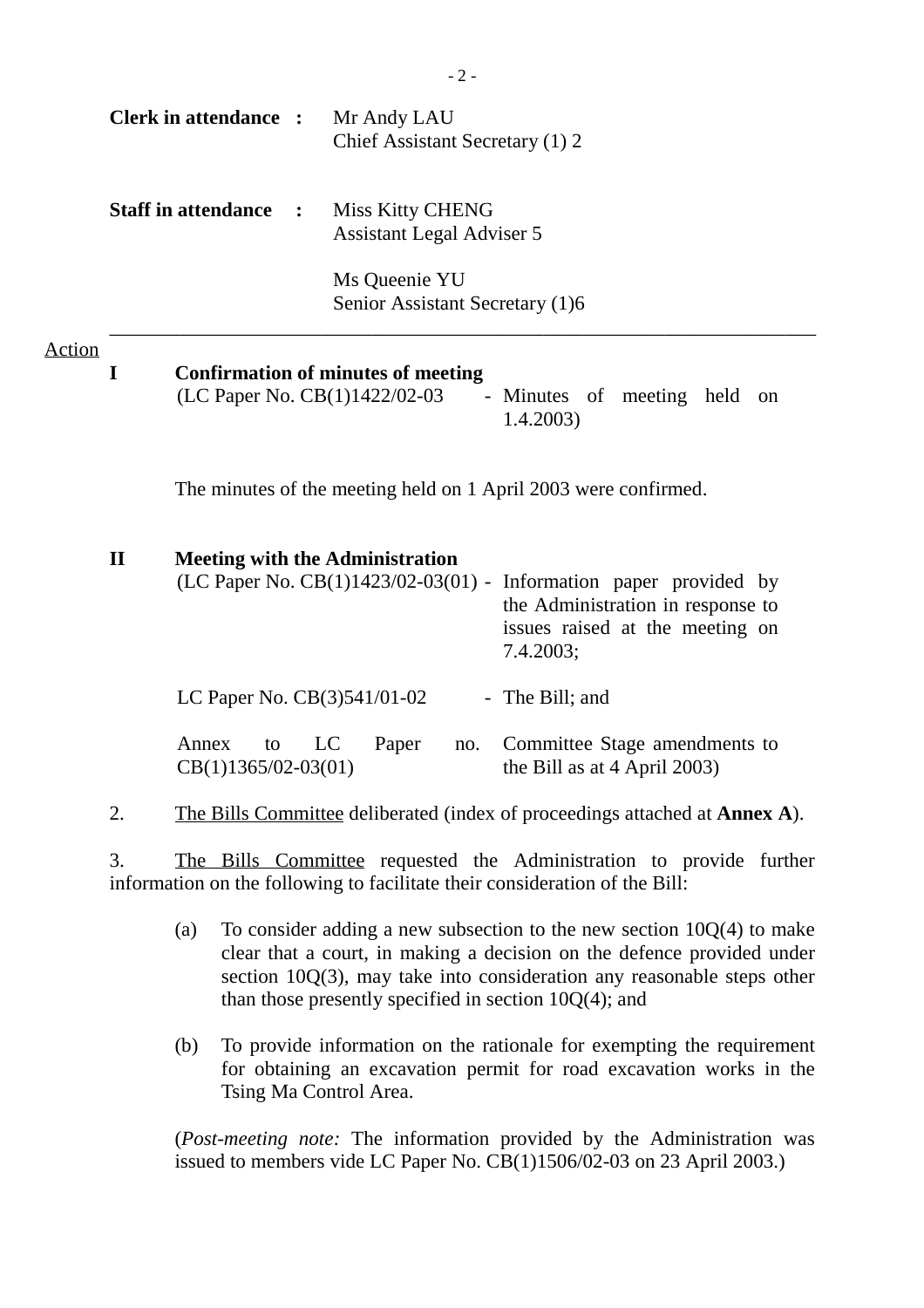## **III Any other business**

4. The Bills Committee had completed deliberation on the Bill and would not move any Committee Stage amendments to the Bill. The Bills Committee would submit a report to the House Committee on 25 April 2003, recommending the resumption of Second Reading debate on the Bill on 14 May 2003.

5. There being no other business, the meeting ended at 9:30 am.

Council Business Division 1 Legislative Council Secretariat 6 May 2003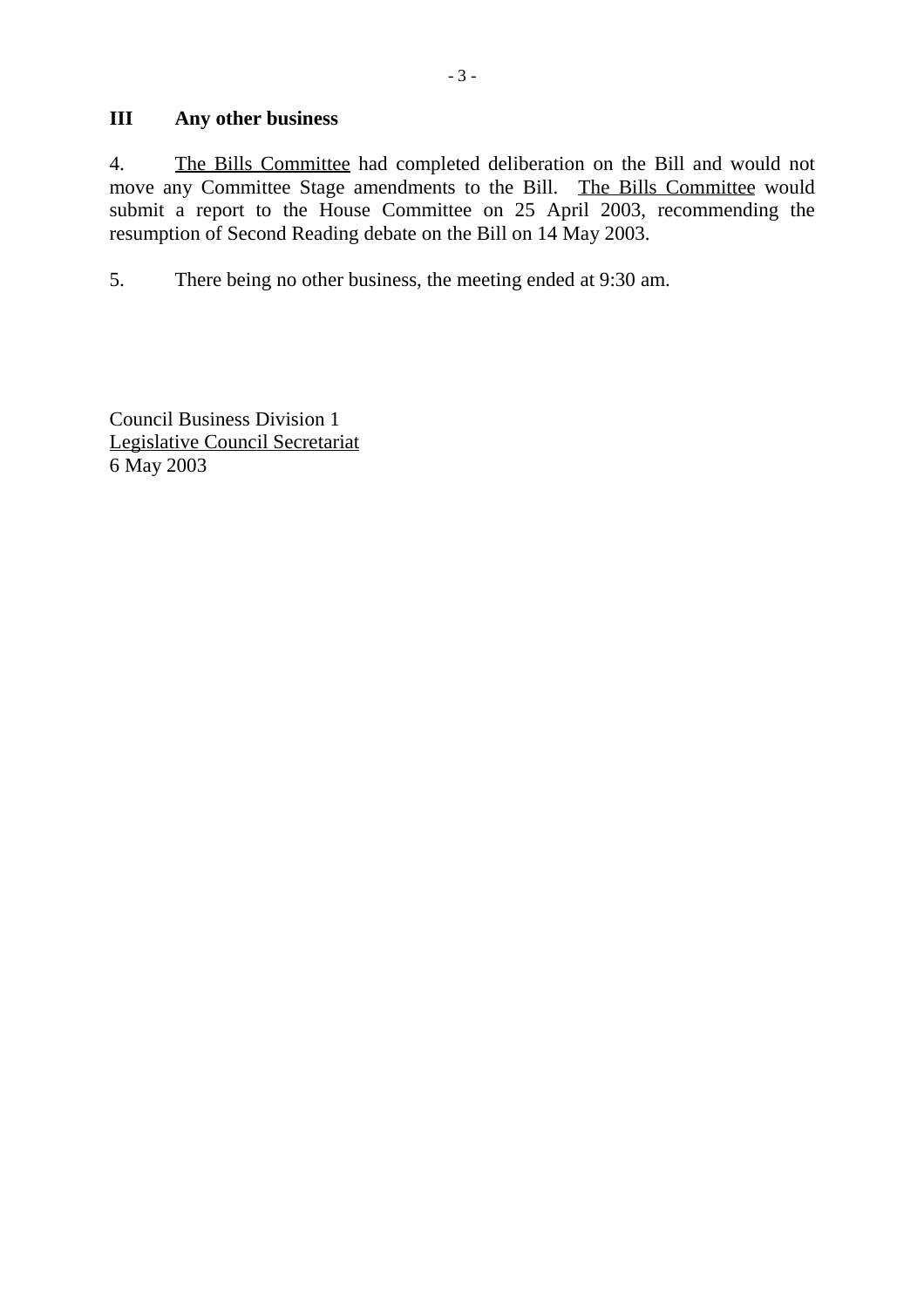## **Proceedings of the meeting of the Bills Committee on Land (Miscellaneous Provisions) (Amendment) Bill 2002 Wednesday, 16 April 2003, at 8:30 am in Conference Room B of the Legislative Council Building**

| <b>Time</b>   | <b>Speaker</b>                                       | Subject(s)                                                                    | <b>Action</b>            |  |  |
|---------------|------------------------------------------------------|-------------------------------------------------------------------------------|--------------------------|--|--|
| <b>Marker</b> |                                                      |                                                                               | <b>Required</b>          |  |  |
|               |                                                      |                                                                               |                          |  |  |
|               | Agenda Item $I$ – Confirmation of minutes of meeting |                                                                               |                          |  |  |
| 000000-000124 | Chairman                                             | - Confirmation of minutes of meeting                                          |                          |  |  |
|               |                                                      | held on 1 April 2003                                                          |                          |  |  |
|               | Agenda Item II - Meeting with the Administration     |                                                                               |                          |  |  |
| 000125-000425 | Chairman                                             | - Briefing by the Admin on LC Paper No.                                       |                          |  |  |
|               | Admin<br>Mr IP Kwok-him                              | $CB(1)1432/02-03(01)$<br>- Application<br>and<br>approval<br>for              |                          |  |  |
|               |                                                      | excavations in road opening restriction                                       |                          |  |  |
|               |                                                      | zones                                                                         |                          |  |  |
| 000426-000831 | Ms Margaret NG                                       | - Views<br>Committee<br>the<br>on<br>Stage                                    |                          |  |  |
|               | ALA5                                                 | Amendments (CSAs) proposed by the                                             |                          |  |  |
|               | Chairman                                             | Admin                                                                         |                          |  |  |
|               | Admin                                                | - General comments on how legislative                                         |                          |  |  |
|               |                                                      | proposals were being handled by the                                           |                          |  |  |
|               |                                                      | Administration and the need to conduct                                        |                          |  |  |
|               |                                                      | thorough consultation before formal                                           |                          |  |  |
|               |                                                      | introduction                                                                  |                          |  |  |
| 000832-001618 | Chairman<br>Admin                                    | - Discussion of the English version of the<br>CSAs to the Bill                |                          |  |  |
|               | ALA5                                                 | - Revised CSAs to the new section 10M                                         |                          |  |  |
|               |                                                      | on Review Panel                                                               |                          |  |  |
|               |                                                      | - Revised CSAs to the new section 10N                                         |                          |  |  |
|               |                                                      | on Review Board, including the latest                                         |                          |  |  |
|               |                                                      | revision to specify the ranking and the                                       |                          |  |  |
|               |                                                      | qualification of the public officer                                           |                          |  |  |
|               |                                                      | under the new section $10N(5)(a)$                                             |                          |  |  |
|               |                                                      | - Revised CSAs to the new section 10NA                                        |                          |  |  |
|               |                                                      | on proceeding of the Review Board                                             |                          |  |  |
|               |                                                      | - Urgency of the review undertaken by<br>the Review Board                     |                          |  |  |
| 001619-001822 | Admin                                                | - Revised CSAs to the new section 10O                                         |                          |  |  |
|               | Chairman                                             | on reinstatment of unleased land after                                        |                          |  |  |
|               |                                                      | excavation                                                                    |                          |  |  |
|               |                                                      | - Revised CSAs to the new section 10P                                         |                          |  |  |
|               |                                                      | on provision of safety facilities in                                          |                          |  |  |
|               |                                                      | connection with excavation                                                    |                          |  |  |
|               |                                                      | - Reimbursement of the cost of works                                          |                          |  |  |
|               |                                                      | carried out by the Authority                                                  |                          |  |  |
| 001823-003023 | Admin                                                | - Revised CSAs to the new section                                             | Admin to provide the     |  |  |
|               | Chairman<br>Ms Miriam LAU                            | $10Q(4)$ on the list of factors which the                                     | information<br>as<br>per |  |  |
|               | Mr Albert CHAN                                       | court might take into account in making<br>a decision on the defence provided | paragraph $3(a)$         |  |  |
|               |                                                      | under $10Q(3)$ relating to the provision                                      |                          |  |  |
|               |                                                      |                                                                               |                          |  |  |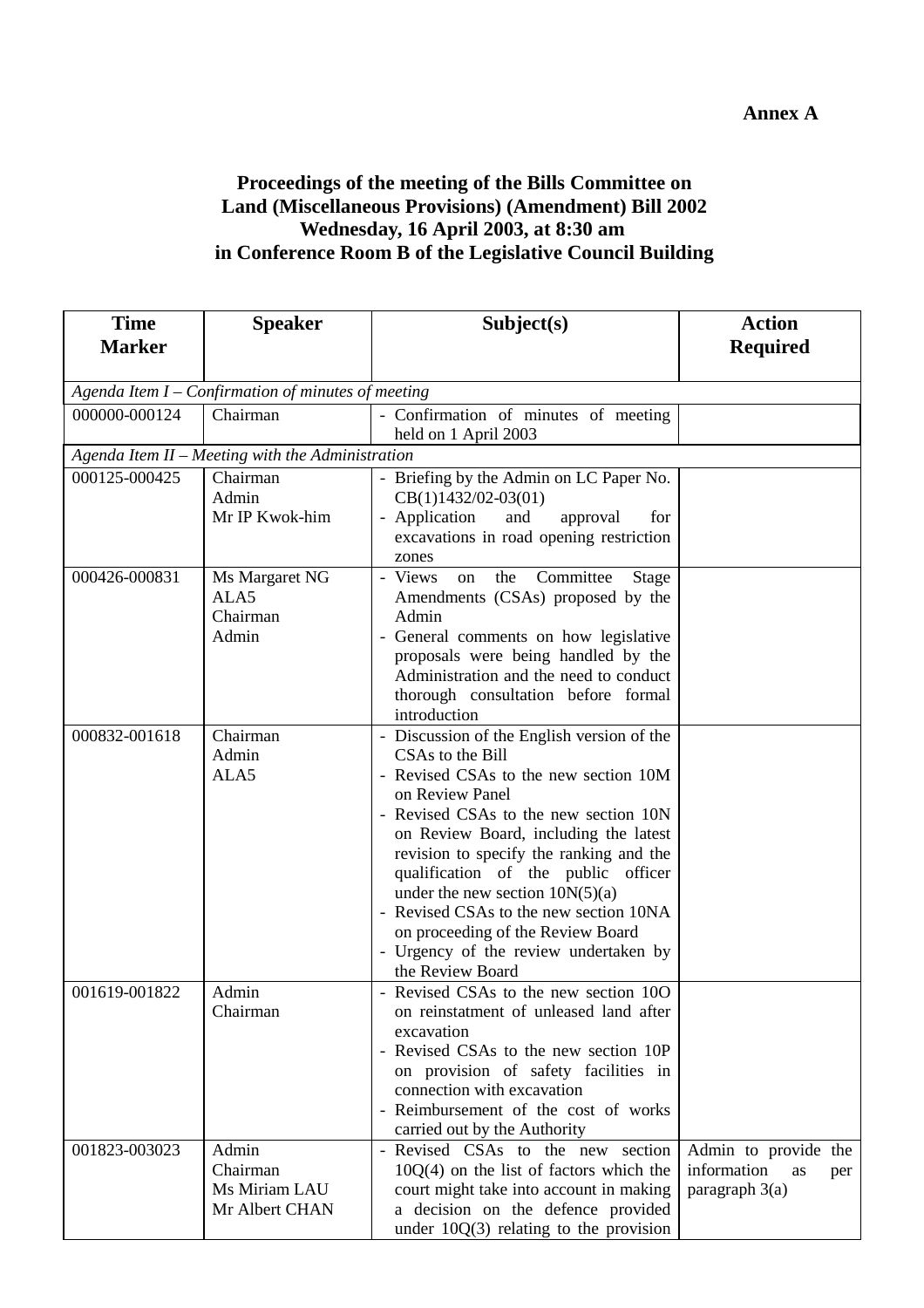| <b>Time</b><br><b>Marker</b> | <b>Speaker</b>                                                         | Subject(s)                                                                                                                                                                                                                                                                                                                                                                                                                                                                                                                                                                                                                                                                                                                                                                                                                                 | <b>Action</b><br><b>Required</b>                                   |
|------------------------------|------------------------------------------------------------------------|--------------------------------------------------------------------------------------------------------------------------------------------------------------------------------------------------------------------------------------------------------------------------------------------------------------------------------------------------------------------------------------------------------------------------------------------------------------------------------------------------------------------------------------------------------------------------------------------------------------------------------------------------------------------------------------------------------------------------------------------------------------------------------------------------------------------------------------------|--------------------------------------------------------------------|
|                              |                                                                        | of safety precaution and support<br>- Excavation permit (EP) holders for<br>works undertaken by the Government<br>or private utility undertakers<br>- Meaning of "reasonable steps" under<br>the new section $10Q(3)$ and $10Q(4)$<br>- Improvement to the drafting of the new<br>section $10Q(4)$ to make clear that the<br>court may take into consideration<br>reasonable actions other than those<br>specified under subsection (4) in<br>making a decision on the defence<br>provided under subsection (3) and<br>reference to the drafting of similar<br>provision in other ordinances                                                                                                                                                                                                                                               |                                                                    |
| 003024-003202                | Admin<br>Chairman<br>ALA5                                              | - Revised CSAs to the new section 10OA<br>on reinstatement of unleased land after<br>excavation made under a lease, licence,<br>etc                                                                                                                                                                                                                                                                                                                                                                                                                                                                                                                                                                                                                                                                                                        |                                                                    |
| 003203-003400                | Admin<br>Chairman                                                      | - Revised CSAs to the new section 18 to<br>specify the scope of application for<br>preserving the existing protection to the<br>Government and the Authority against<br>any claim for loss or damage<br>- Revised CSAs to the new section 18B<br>on appeals against decision relating to<br>economic costs<br>- Revised CSAs to the new section 18C<br>on the Authority's power to specify time<br>limit and newly constructed street                                                                                                                                                                                                                                                                                                                                                                                                      |                                                                    |
| 003401-004813                | Admin<br>Chairman<br>Mr Albert CHAN<br>Ms Miriam LAU<br>Mr IP Kwok-him | CSAs<br>- Revised<br>to<br>the<br>Schedule<br>regarding the designated authorities for<br>controlling and managing unleased<br>lands in<br>urban areas<br>and<br><b>New</b><br>Territories except New Kowloon<br>- Revised CSAs to the new section 3A of<br>the Land (Miscellanous Provisions)<br>Regulations and Parts I, II and III of the<br>Schedule therein on fees relating to EPs<br>or emergency EP<br>- Consequential amendments to Tsing Ma<br>Control Area (General) Regulation<br>under clause16<br>- Rationale<br>for<br>exempting<br>road<br>excavation works in the Tsing Ma<br>Control Area from the EP requirement<br>and application of similar exemption to<br>road tunnels owned by the Government<br>- Consequential<br>amendments<br>to<br>Administrative<br>Appeals<br>Board<br>Ordinance (Cap.442) under clause 15 | Admin to provide the<br>information<br>as<br>per<br>paragraph 3(b) |